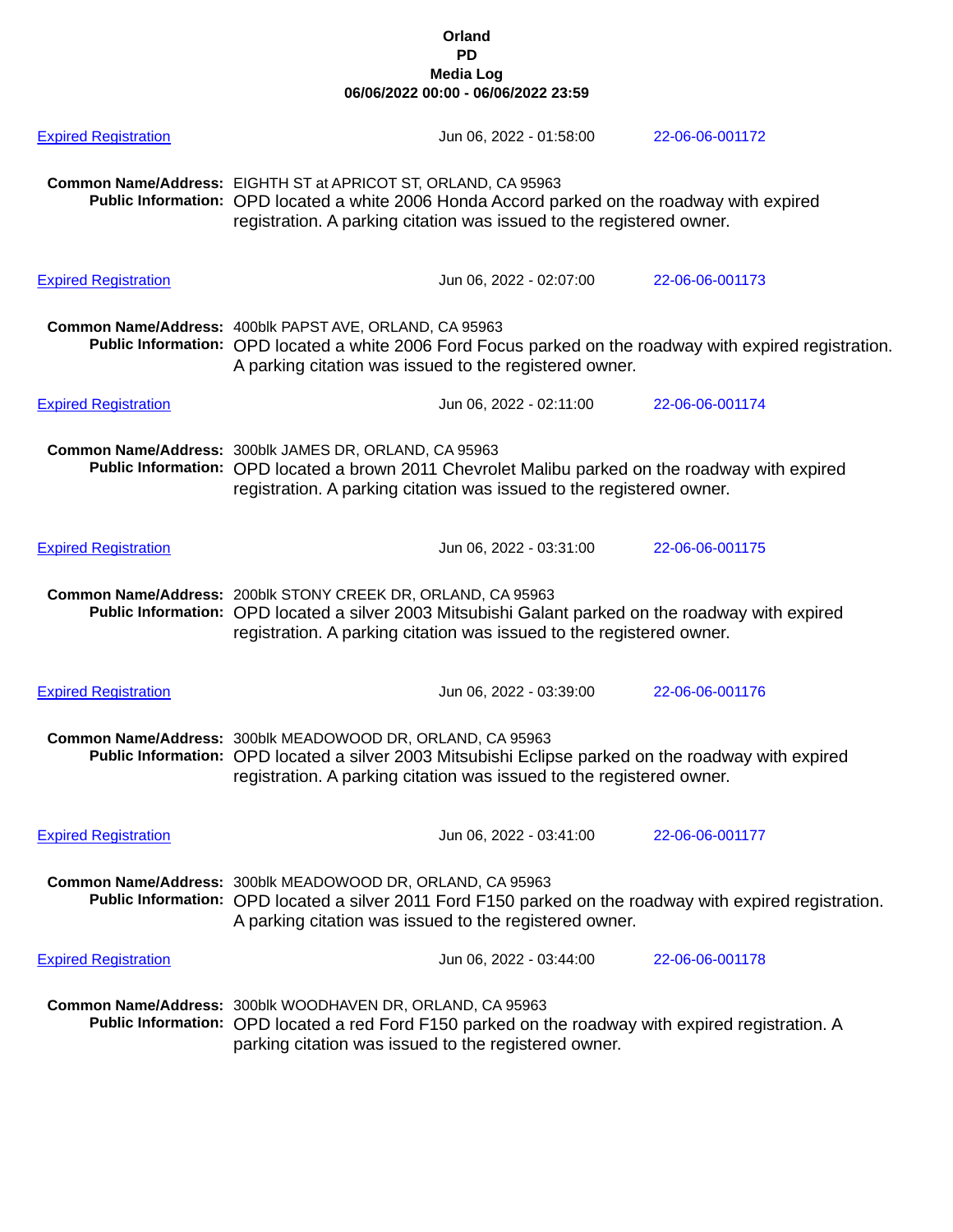| <b>Expired Registration</b>              |                                                                                                                                                                                                                                                                                                                                                                                                                                                                                                                                                                              | Jun 06, 2022 - 03:51:00 | 22-06-06-001179 |  |
|------------------------------------------|------------------------------------------------------------------------------------------------------------------------------------------------------------------------------------------------------------------------------------------------------------------------------------------------------------------------------------------------------------------------------------------------------------------------------------------------------------------------------------------------------------------------------------------------------------------------------|-------------------------|-----------------|--|
|                                          | Common Name/Address: 10blk E SWIFT ST, ORLAND, CA 95963<br>Public Information: OPD located a gray 2004 Subaru Legacy parked on the roadway with expired<br>registration. A parking citation was issued to the registered owner.                                                                                                                                                                                                                                                                                                                                              |                         |                 |  |
| Misc. Report                             |                                                                                                                                                                                                                                                                                                                                                                                                                                                                                                                                                                              | Jun 06, 2022 - 08:23:00 | 22-06-06-001180 |  |
|                                          | Common Name/Address: 20blk MILL STREET, ORLAND, CA 95963<br>Public Information: Gary Pattison, 41, asked for assistance with his 12 y/o son who was refusing to go to<br>school. Officers contacted the juvenile who agreed to go to school. The incident was<br>documented.                                                                                                                                                                                                                                                                                                 |                         |                 |  |
| <b>Vandalism</b>                         |                                                                                                                                                                                                                                                                                                                                                                                                                                                                                                                                                                              | Jun 06, 2022 - 09:38:00 | 22-06-06-001181 |  |
|                                          | Common Name/Address: 800blk WATTS AVE, ORLAND, CA 95963<br>Public Information: Shelly Fahey, 38, reported unknown juveniles vandalized her residence and<br>requested documentation only at this time.                                                                                                                                                                                                                                                                                                                                                                       |                         |                 |  |
| <b>Suspicious Circumstances</b>          |                                                                                                                                                                                                                                                                                                                                                                                                                                                                                                                                                                              | Jun 06, 2022 - 09:44:00 | 22-06-06-001186 |  |
|                                          | Common Name/Address: PILOT TRAVEL CENTER / 4444 COMMERCE LN, ORLAND, CA 95963<br>Public Information: OPD was dispatched to a report of suspicious circumstances. Officers contacted Clair<br>Arenhardt, 47, of British Columbia who reported that while he was traveling through<br>Orland, he sent explicit photographs of himself to an unknown person in Brazil. After<br>the photographs were sent another subject began demanding money to have the<br>photographs removed. The incident was documented as a possible scam. Arenhardt<br>was provided with information. |                         |                 |  |
| <b>Vehicle Abatement</b>                 |                                                                                                                                                                                                                                                                                                                                                                                                                                                                                                                                                                              | Jun 06, 2022 - 10:12:00 | 22-06-06-001187 |  |
|                                          | Common Name/Address: 800 BLOCK WATTS AV, ORLAND, CA 95963<br>Public Information: OPD was dispatched to a report of an abandoned vehicle. Officers located and marked<br>a white 2002 Chevrolet Silverado for abatement.                                                                                                                                                                                                                                                                                                                                                      |                         |                 |  |
| <b>Traffic Collision/Property Damage</b> |                                                                                                                                                                                                                                                                                                                                                                                                                                                                                                                                                                              | Jun 06, 2022 - 10:12:00 | 22-06-06-001183 |  |
|                                          | Common Name/Address: 300blk WALKER ST, ORLAND, CA 95963<br>Public Information: OPD was dispatched to the report of a non-injury traffic collision. Both parties<br>exchanged information prior to arrival, the incident was documented.                                                                                                                                                                                                                                                                                                                                      |                         |                 |  |
| <b>Field Interview</b>                   |                                                                                                                                                                                                                                                                                                                                                                                                                                                                                                                                                                              | Jun 06, 2022 - 11:05:00 | 22-06-06-001188 |  |
|                                          | Common Name/Address: PILOT TRAVEL CENTER / 4444 COMMERCE LN, ORLAND, CA 95963<br>Public Information: OPD responded to a report of a fire behind the business. Officers located the fire which<br>was a controlled burn southwest of the business.                                                                                                                                                                                                                                                                                                                            |                         |                 |  |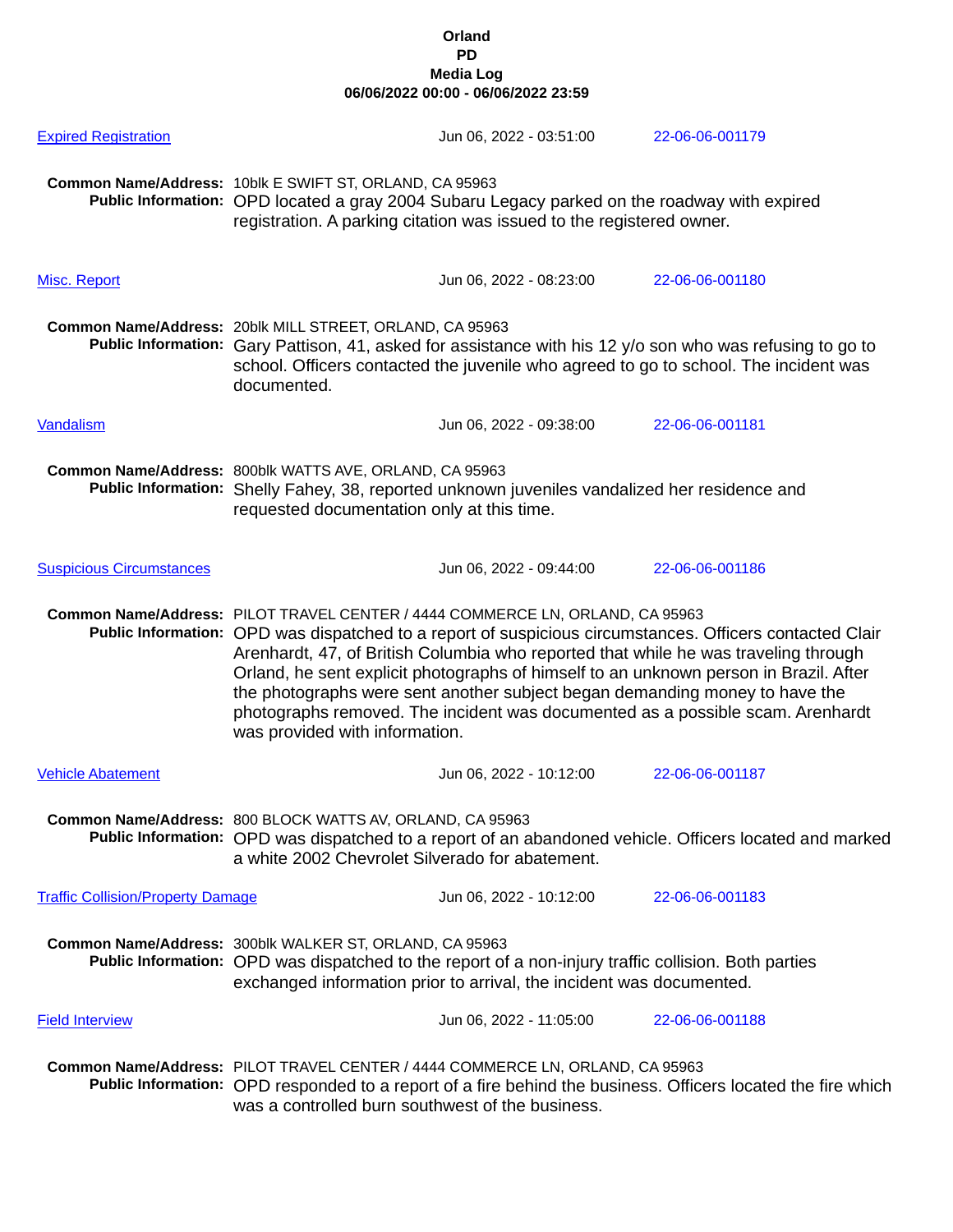| Vandalism Felony / over \$400 damage |                                                                                                                                                                                                                                                                                                                                                                                                                                                                                                                                                                                                                 | Jun 06, 2022 - 11:52:00                                                          | 22-06-06-001185<br>220305                                                                                                                                                                         |  |
|--------------------------------------|-----------------------------------------------------------------------------------------------------------------------------------------------------------------------------------------------------------------------------------------------------------------------------------------------------------------------------------------------------------------------------------------------------------------------------------------------------------------------------------------------------------------------------------------------------------------------------------------------------------------|----------------------------------------------------------------------------------|---------------------------------------------------------------------------------------------------------------------------------------------------------------------------------------------------|--|
|                                      | Common Name/Address: 300blk MEADOWOOD DR, ORLAND, CA 95963<br>Public Information: Jose Lopez, 68, of Orland reported his blue 2003 Ford Ranger was vandalized during<br>the weekend. A report was taken.                                                                                                                                                                                                                                                                                                                                                                                                        |                                                                                  |                                                                                                                                                                                                   |  |
| <b>Assist Glenn Co Sheriff</b>       |                                                                                                                                                                                                                                                                                                                                                                                                                                                                                                                                                                                                                 | Jun 06, 2022 - 13:06:00                                                          | 22-06-06-001189                                                                                                                                                                                   |  |
|                                      | Common Name/Address: 1000blk EAST ST, ORLAND, CA 95963<br>Public Information: OPD responded to assist GCSO Deputies while serving civil paperwork. Officers<br>assisted until no longer needed.                                                                                                                                                                                                                                                                                                                                                                                                                 |                                                                                  |                                                                                                                                                                                                   |  |
| DUI - W/BAC .08 or More              |                                                                                                                                                                                                                                                                                                                                                                                                                                                                                                                                                                                                                 | Jun 06, 2022 - 15:08:00                                                          | 22-06-06-001192<br>220307                                                                                                                                                                         |  |
|                                      | Common Name/Address: WALKER ST at EAST ST, ORLAND, CA 95963<br>Public Information: OPD responded to the report of two intoxicated white males at the car wash. While<br>enroute, dispatch updated that the males drove away e/b Walker St in a green Chevy<br>truck. The Chevy was located and stopped at E Colusa St and Papst Ave. Following an<br>investigation, Joshua Welter, 40, of Willows was arrested for DUI over .08% BAC and<br>booked after medical clearance for excessive BAC. The passenger, Arthur Harrington,<br>63, of Chico was arrested and booked for a Butte County misdemeanor warrant. |                                                                                  |                                                                                                                                                                                                   |  |
| <b>Civil Harassment</b>              |                                                                                                                                                                                                                                                                                                                                                                                                                                                                                                                                                                                                                 | Jun 06, 2022 - 15:26:00                                                          | 22-06-06-001193                                                                                                                                                                                   |  |
|                                      | Common Name/Address: 400blk SHASTA ST, ORLAND, CA 95963<br>Public Information: Patricia Reyes, 26, reported she has ongoing issues with the girlfriend of her<br>ex-boyfriend. Reyes requested documentation and officers provided her with<br>information regarding restraining orders.                                                                                                                                                                                                                                                                                                                        |                                                                                  |                                                                                                                                                                                                   |  |
| <b>Battery</b>                       |                                                                                                                                                                                                                                                                                                                                                                                                                                                                                                                                                                                                                 | Jun 06, 2022 - 16:38:00                                                          | 22-06-06-001190<br>220306                                                                                                                                                                         |  |
|                                      | Common Name/Address: 500blk PAPST AVE, ORLAND, CA 95963                                                                                                                                                                                                                                                                                                                                                                                                                                                                                                                                                         |                                                                                  | Public Information: Brenda Carver, 71, of Orland reported she was just assaulted by her son Jason Smith,<br>50, of Orland. Following an investigation, Smith was arrested and booked for battery. |  |
| <b>Civil Harassment</b>              |                                                                                                                                                                                                                                                                                                                                                                                                                                                                                                                                                                                                                 | Jun 06, 2022 - 18:30:00                                                          | 22-06-06-001191                                                                                                                                                                                   |  |
|                                      | Common Name/Address: 300blk CENTRAL ST, ORLAND, CA 95963                                                                                                                                                                                                                                                                                                                                                                                                                                                                                                                                                        | home in his driveway. Straight was provided with civil options on removing both. | Public Information: Brandan Straight, 57, of Orland reported being harassed by the tenant living in a motor                                                                                       |  |